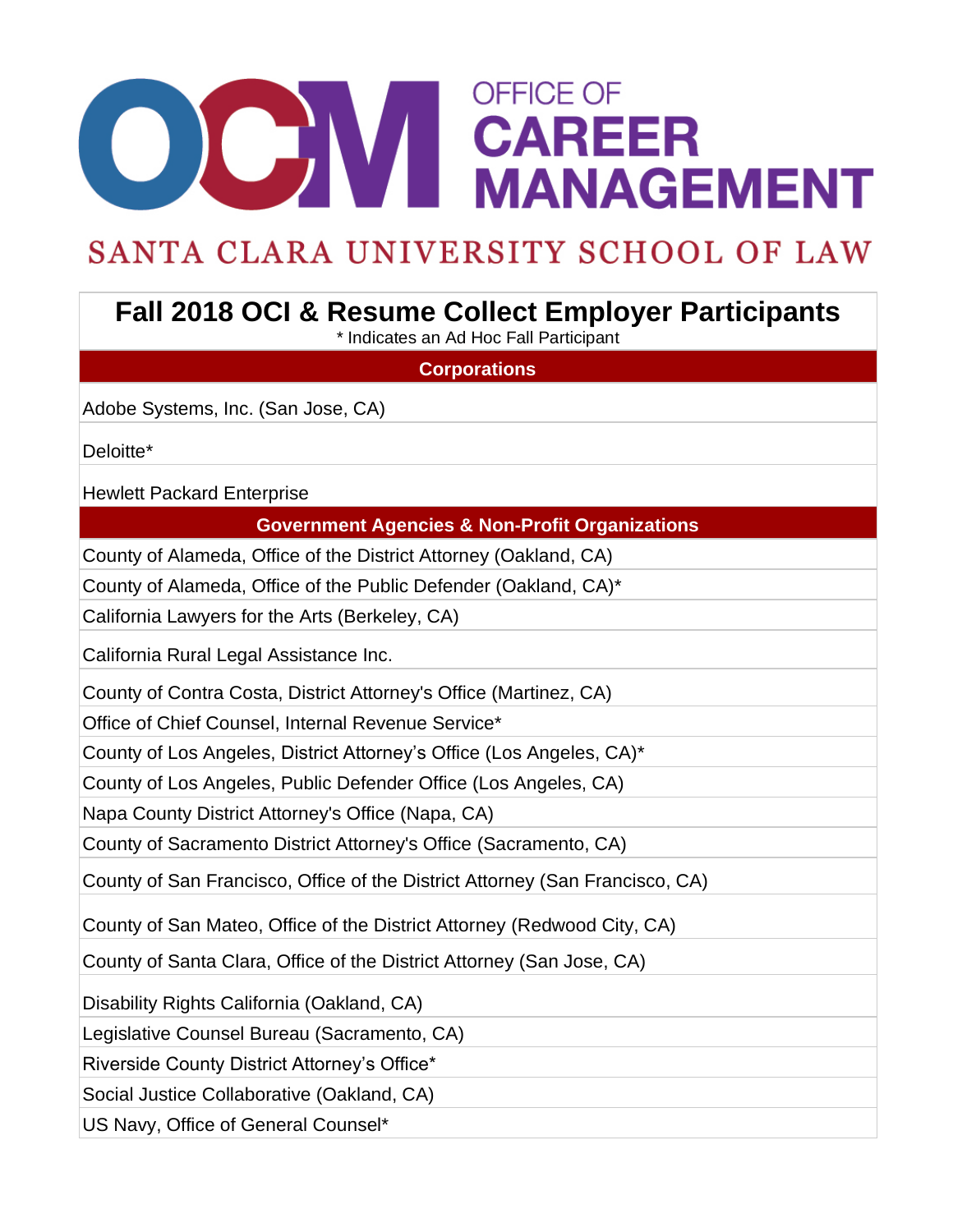#### **Law Firms**

Alston & Bird, LLP (Palo Alto, CA)

Baker Botts L.L.P. (Palo Alto & SF, CA)

Baker & McKenzie LLP\*

Cooley LLP (Palo Alto, CA)

DLA Piper (Silicon Valley)

Farjami & Farjami LLP (Mission Viejo, CA)

Fenwick & West LLP (Mountain View, CA)

Finnegan, Henderson, Farabow, Garrett & Dunner LLP (Palo Alto, CA)

Fisch & Sigler LLP\*

Fish & Richardson P.C.

Foley & Lardner LLP (Los Angeles, CA)

Goodwin LLP (Redwood City & San Francisco, CA)

Gunderson Dettmer Stough Villeneuve Franklin & Hachigian, LLP (Redwood City, CA)

Hanson Bridgett LLP (San Francisco, CA)

Haynes and Boone LLP (Palo Alto CA)

Hickman Palermo Becker Bingham LLP (San Jose, CA)

Jones Day (General & IP) (Palo Alto, CA)

Kilpatrick Townsend & Stockton LLP (San Francisco)

Kirkland & Ellis LLP (San Francisco, CA)

Knobbe, Martens, Olson & Bear, LLP (Irvine, CA)

Kramer Levin Naftalis & Frankel (Menlo Park, CA)

Latham & Watkins (San Diego, CA)

Levine Bagade Han LLP (Palo Alto, CA)

Lewis Roca Rothgerber Christie LLP (Phoenix, AZ)

Lonich & Patton LLP (San Jose, CA)

Lowenstein Sandler LLP ( General & Patent Prosecution/IP Palo Alto, CA)

McCormick Barstow LLP (Fresno, CA)

McDermott, Will & Emery (Menlo Park, CA)

McGuireWoods LLP\*

Morgan, Lewis & Bockius LLP (Palo Alto, CA)